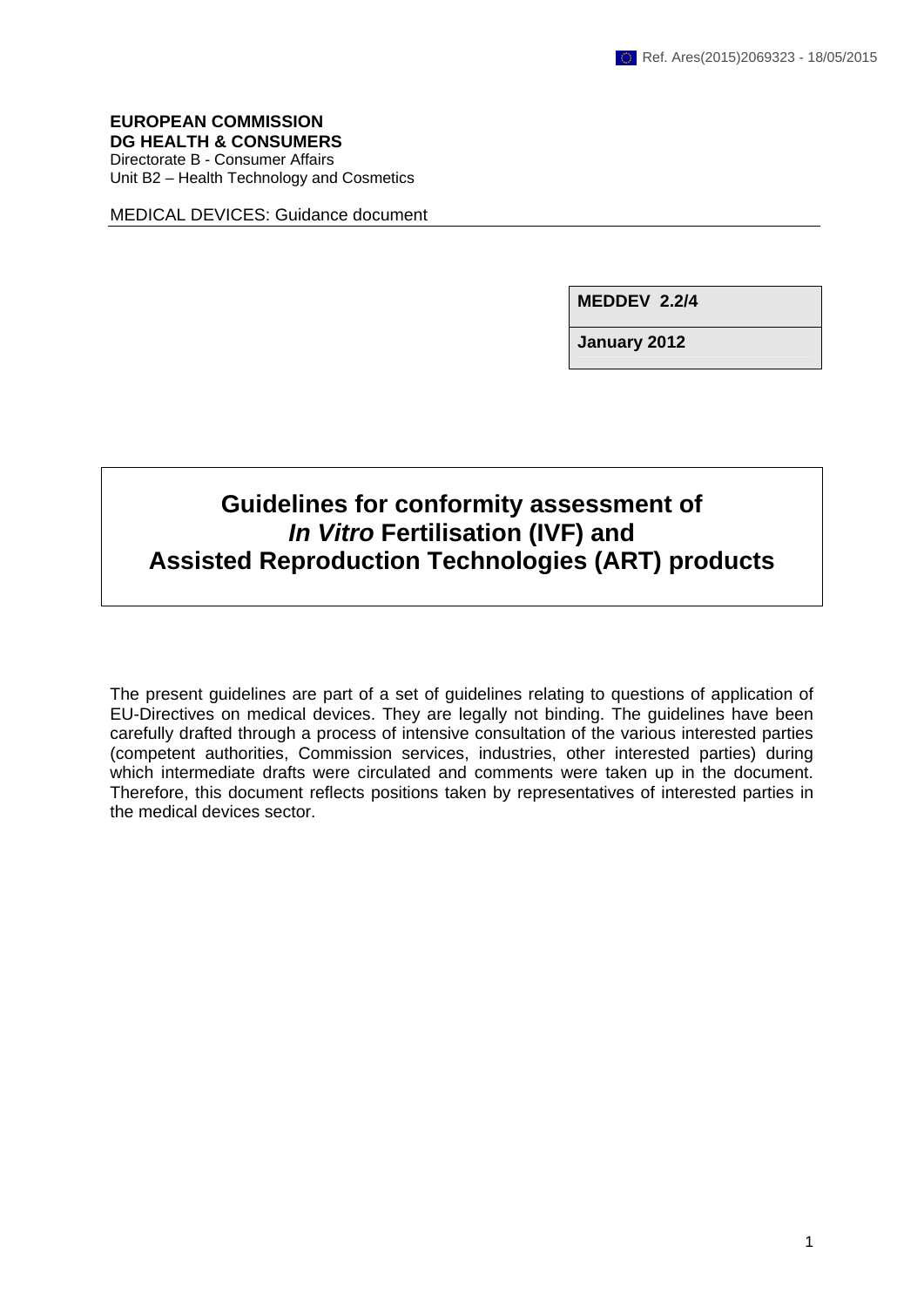# **I. Objective and purpose**

This guideline concerns media, substances or mixture of substances used during IVF and ART procedures which fall under Directive 93/42/EEC (hereafter: "MDD") with the exception of objects such as receptacles, petri dishes, pipettes or syringes.

The medical devices described above are called "IVF/ART products" in this guideline.

This guideline is intended to promote the safety and a high level of performance of IVF/ART products. It aims at promoting a common approach of manufacturers of IVF/ART products and of Notified Bodies involved in the conformity assessment procedures according to the relevant annexes of the MDD. It also aims at assisting Member States' authorities when verifying, during post market surveillance, that the device meets the essential requirements laid down in Annex I of the MDD.

This guideline describes the main requirements for affixing the CE mark on IVF/ART products, taking account of the current state of the art. It does not attempt to exhaustively cover the design of IVF/ART products. This guideline will be subject to the further evolution of the state of the art.

# **II. Background and legal basis**

## **II.1. Background**

Since the first reported live birth conceived by *in vitro* fertilization, the birth of Louise Brown in 1978, the IVF/ART products and techniques have become common practice for medical treatment for infertility all over the world. Many devices and products are necessary to apply these techniques. The heterogeneity of IVF and ART procedures should also be noted. The fluctuations of the pregnancy rates observed during the last decades could be partly due to these procedures or products.

## **II.2. Legal basis**

As they make pregnancies more frequent, the IVF/ART products may be qualified and regulated as medical devices or medicinal products, depending on their principal mode of action. The qualification must be made on a case by case basis, taking the two modes of action and the intended purpose of the products into account.

When the IVF/ART products meet the definition of medical device, they should be classified according to the rules set out in Annex IX to Directive 93/42/EEC. With regard to classification, the present guideline should be read in conjunction with the Manual of borderline and classification in the Community regulatory framework for medical devices.

The verification of the conformity with the performance and safety requirements to be fulfilled under the normal conditions of use and the evaluation of side-effects and of the acceptability of the risk/benefit ratio must be based on a preclinical evaluation and an evaluation of clinical data. The objective of a clinical evaluation must be to verify that there is an overall positive risk/benefit ratio of the device under normal conditions of use (see MEDDEV 2.7-1). Effects on the gametes, on the embryo and on the mother-to-be shall be taken into account to this end.

Some IVF/ART products fall under class III according to rule 13 since they incorporate one or several medicinal product(s). For these products, a consultation procedure shall be conducted according to point 7.4 of the Annex I to Directive 93/42/EEC.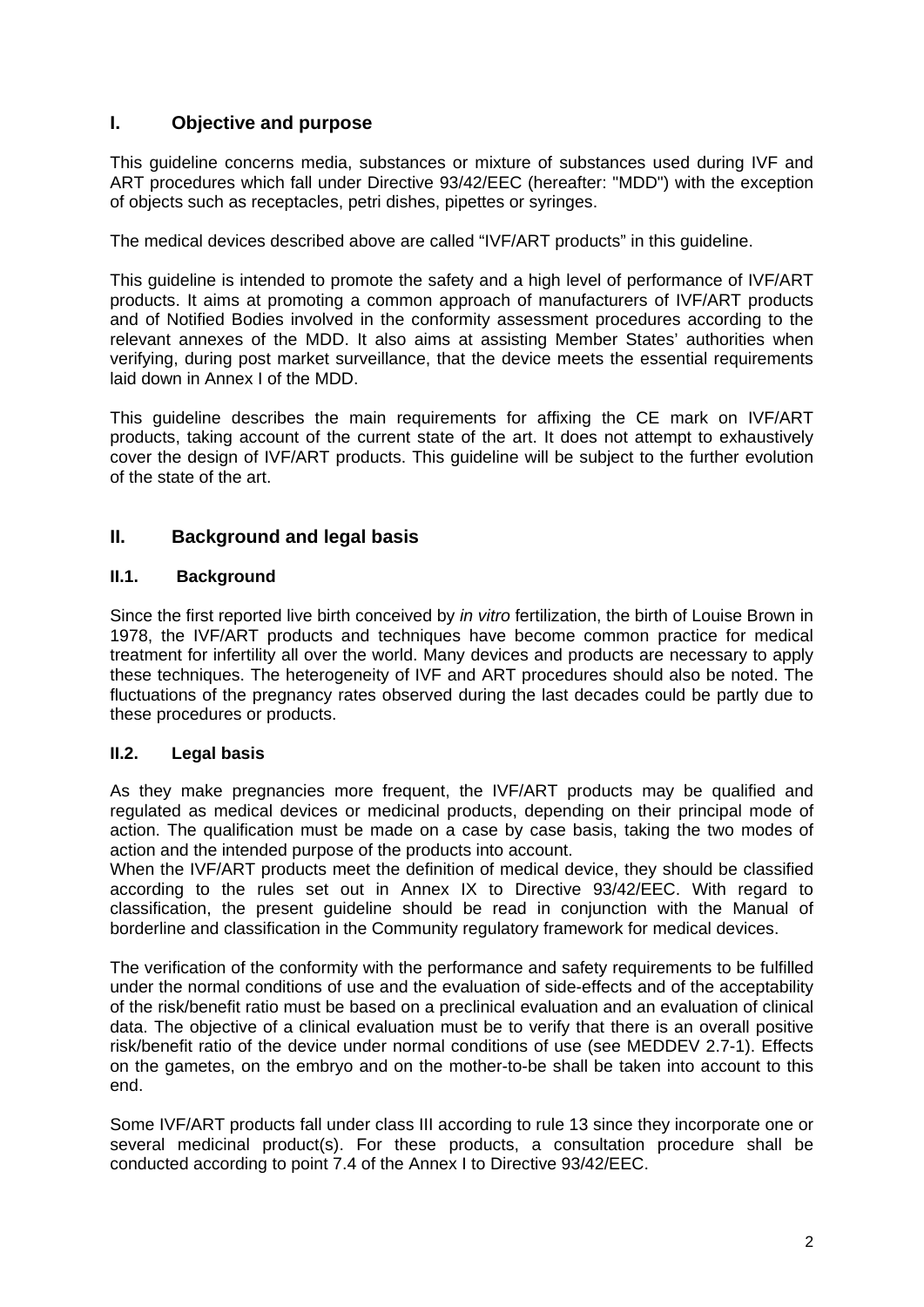## **III. Relevant documents**

- Council Directive 93/42/EEC concerning medical devices, last amended by Directive 2007/47/EC of the European Parliament and of the Council
- Regulation EC/1272/2008 of the European Parliament and of the Council of 16 December 2008 on classification, labelling and packaging of substances and mixtures, amending and repealing Directives 67/548/EEC and 1999/45/EC, and amending Regulation (EC) No 1907/2006
- Commission Directive 2006/86/EC of 24 October 2006 implementing Directive 2004/23/EC of the European Parliament and of the Council as regards traceability requirements, notification of serious adverse reactions and events and certain technical requirements for the coding, processing, preservation, storage and distribution of human tissues and cells
- EN ISO 10993: Biological evaluation of medical devices
- EN ISO 10993-3:2004: Biological evaluation of medical devices Part 3: tests for genotoxicity, carcinogenicity and reproductive toxicity
- EN ISO 10993-5: Biological evaluation of medical devices Part 5: tests for in vitro cytotoxicity
- EN ISO 10993-10: Biological evaluation of medical devices Part 10: tests for irritation and skin sensitization
- EN ISO 10993-16: Toxicokinetic study design for degradation products and leachables
- EN ISO 14971:2007: Medical devices Application of risk management to medical devices
- EN ISO 13824:2004: Sterilization of medical devices aseptic processing of liquid medical devices
- EN ISO 14644: Cleanrooms and associated controlled environments
- MEDDEV 2.1/3: Interface with other directive Medical devices/medicinal products
- MEDDEV 2.7.1 (2003): Evaluation of clinical data: A guide for manufacturers and notified bodies
- MEDDEV 2.12-1 (2009): Guidelines on a medical devices vigilance system
- MEDDEV 2.12-2 (2004): Guidelines on post market clinical follow-up
- Manual on borderline and classification in the community framework for medical devices: point 4.3 In-Vitro Fertilisation (IVF) and Assisted Reproductive Technologies (ART) products

#### **IV. Hazards/Risks associated with the design and manufacture of the IVF/ART device**

Medical devices must meet the essential requirements set out in Annex I to Directive 93/42/EEC which apply to them, taking into account the intended purpose of the devices concerned.

When a medical device is in conformity with the relevant national standards adopted pursuant to the harmonized standards the reference of which have been published in the *Official Journal of the European Communities* or the monographs of the *European Pharmacopoeia*, the device is presumed to conform to the essential requirements mentioned in the Annex Z of the standard. If the standard is not applied or if it is only partly applied, the manufacturer has to describe, in the technical documentation of the medical device, the solutions adopted to meet the essential requirements of the Directive.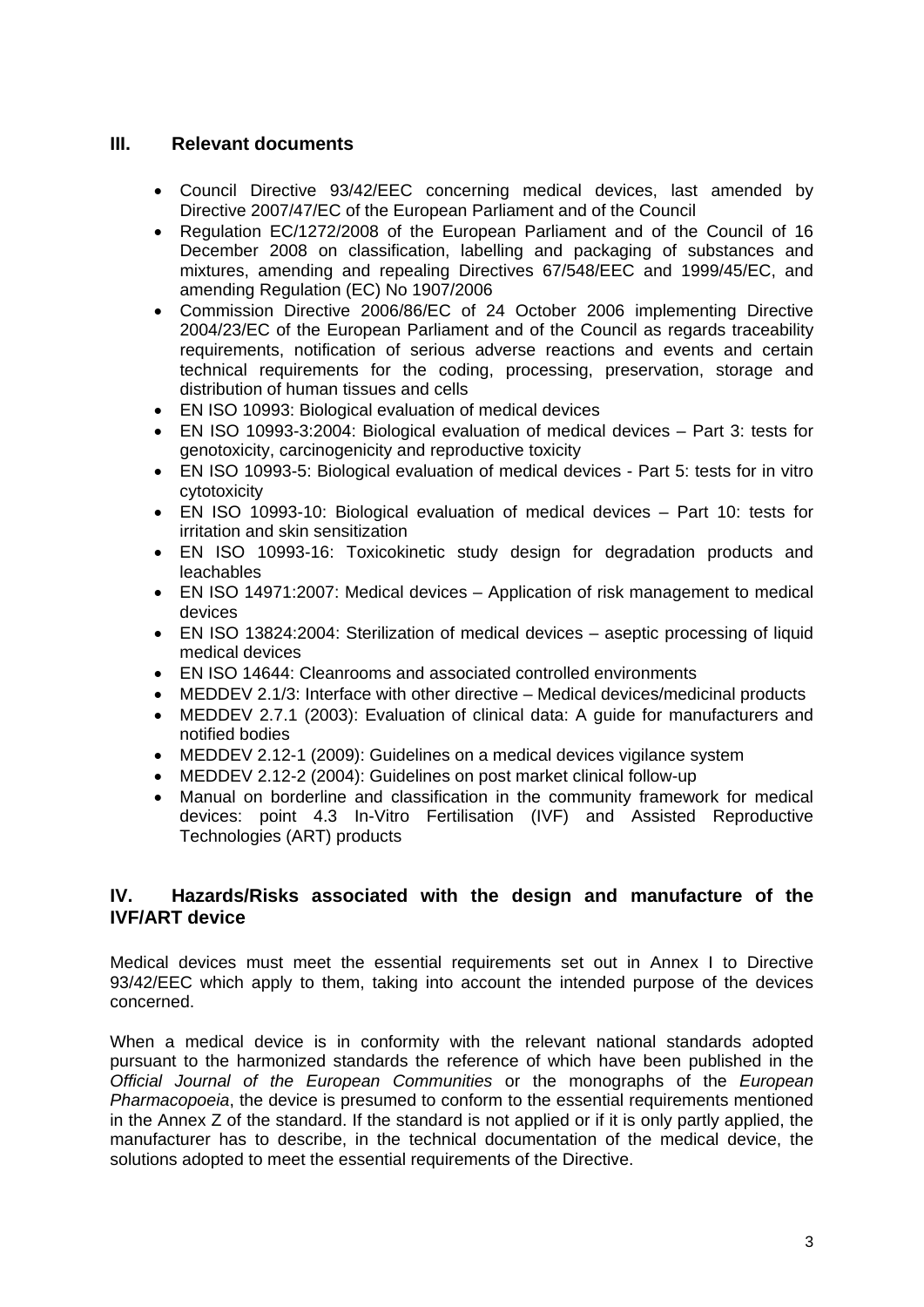The technical documentation must contain the grounds for incorporating each component in the final medical device. Taking account the utility of each component, each risk related to each component should be considered and should constitute an acceptable risk when weighed against the benefit to the gamete, to the embryo or to the mother-to-be. In addition, all risks combined must be acceptable when weighed against the benefit to the gamete, to the embryo or to the mother-to-be.

Among the essential requirements mentioned in Annex I to Directive 93/42/EEC, some risks have been particularly identified and listed below.

Examples of risks associated with the aspect of quality:

#### **- In Annex I point 1 and in Annex I point 3**: *risks raised by the packaging of the final product*

Some products are provided in a large container for multiple IVF/ART procedures. In case of container for multiple procedures, special attention should be paid to contaminants dropped off unintentionally during a procedure. Considering this risk, the manufacturer should justify, in the technical documentation, that the selected packaging is ergonomic for the user and suitable for the function(s) assigned by the manufacturer.

The instruction for use must include information on characteristics and technical factors known to the manufacturer that could pose a risk when the container is for multiple IVF/ART procedures. It must also include the restriction of the number of procedures.

**- In Annex I point 2**: *solutions adopted by the manufacturer for the design and construction of the devices must conform to safety principles and users must be informed about the residual risks*

The selection of each component on IVF/ART products must be based on its safety. The information about residual risks, for example on allergic reaction against antibiotics, must be provided in the instructions for use.

#### **- In Annex I point 4**: *risks caused by the stability of the final product*

The IVF/ART product may not be adversely affected to such a degree that the clinical conditions and safety of the gamete, of the embryo, or of the mother-to-be are compromised during the lifetime of the device and under the normal conditions for use.

The following information shall be included in the technical documentation and in the instructions for use:

- Information on how to follow the evolution of the most unstable and the most crucial components (such as glutamine, pyruvic acid, vitamins …);

- Information on the storage conditions recommended by the manufacturer;

- Information on how to maintain, throughout the shelf-life of the device, the desired functionality of the devices.

Special attention should be paid to the description of the device's composition that contribute to the control of the stability of the final IVF/ART product and to the information which accompanied the device.

#### **- In Annex I point 7.1**: *risks raised by the choice of components used (development of the formulation)*

Special attention should be paid to the impurity profile of each component included in the formulation/product, considering that impurities could have an impact on the toxicity and on the performance of the final IVF/ART product.

Besides, special attention should be paid to the degradation profile of each component included in the formulation, considering that the degradation product(s) could also have an impact on the toxicity and on the performance of the final IVF/ART product. For example, glutamine, an amino acid, is degraded in ammonium ions.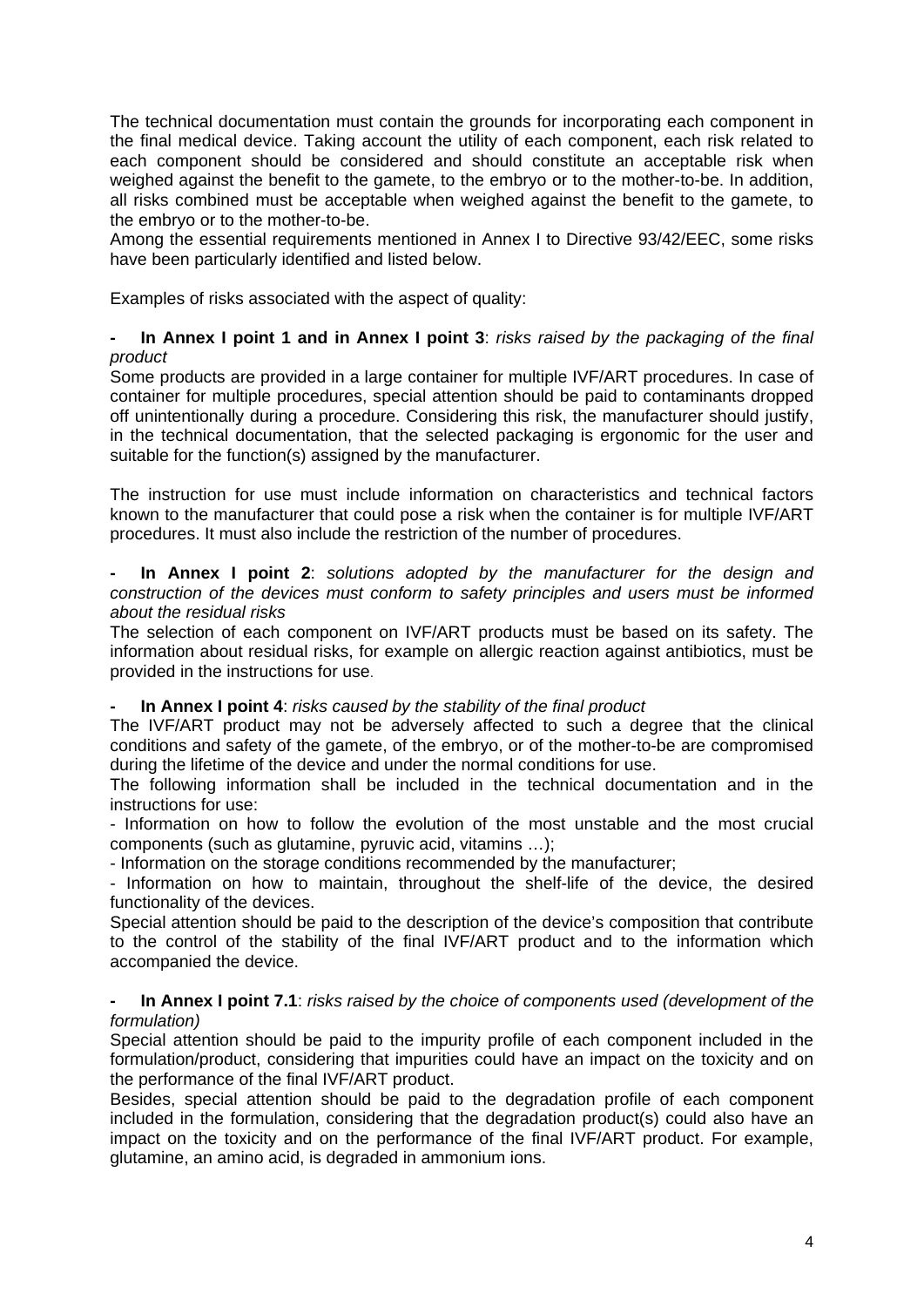In order to evaluate the overall risk due to the IVF/ART products, pre-clinical testing is necessary. If appropriate, the manufacturer should include the following biocompatibility testing:

- a. When selecting tests among EN ISO 10993 series of standards, particular attention should be paid to local effects of the device, to the uterine tissue and also to the acute toxicity of the device
- b. EN ISO 10993-3:2004 Biological evaluation of medical devices Part 3: tests for genotoxicity, carcinogenicity and reproductive toxicity
- c. EN ISO 10993-5: Biological evaluation of medical devices Part 5 : tests for in vitro cytotoxicity
- d. EN ISO 10993-10: Biological evaluation of medical devices Part 10 : tests for irritation and skin sensitization
- e. EN ISO 10993-16: Toxicokinetic study design for degradation products and leachables

**- In Annex I point 7.2**: *risks caused by contaminants and residues that could drop from the material constituents during to the manufacturing of the devices or during the transport, storage and use of the devices, whether they constitute risks for the gamete, for the embryo, for the patient or for other persons*

Thus, the level of endotoxins should be considered as acceptable to be used with gametes and embryos.

**- In Annex I point 7.4**: *risks caused by the incorporation of ancillary medicinal substance(s) or ancillary human blood derivative, as an integral part, in the medical device*  Irrespective of the concentration of the medicinal substance(s) and the direct contact with the mother-to-be, the conformity assessment procedure for the IVF/ART products which incorporate, as an integral part, a medicinal substance(s) must include the verification of the quality, the safety and of the usefulness of the substance(s).

First, the Notified Body has to assess the usefulness of any ancillary medicinal substance(s) with technical documentation provided by the manufacturer. To establish this statement on the usefulness, the Notified Body has to pay special attention to the contact of the ancillary medicinal substance with the gametes, with the embryo and with the mother-to-be. This statement has to be transmitted with the initial demand to a competent authority for medicinal products of the Member States or, as appropriate, to the European Medicines Agency (EMA). This competent authority or the EMA will evaluate the quality and the safety of the substance(s), including the clinical risk/benefit ratio for the addition of the substance(s) into the device. When issuing its opinion, the competent authority or the EMA shall take into account the manufacturing process and the data related to the usefulness of incorporation of the substance into the device as determined by the notified body.

Examples of ancillary medicinal substances are: antibiotics, human serum albumin

**- In Annex I point 7.5**: *risks linked to substances which are carcinogenic, mutagenic or toxic to reproduction* 

If the IVF/ART solution incorporates substances which are known to be carcinogenic, mutagenic or toxic to reproduction, in accordance with Annex I to Council Regulation  $EC/1272/2008<sup>1</sup>$ , the manufacturer must have duly justified their use in the formulation with regard to compliance with the essential requirements, in particular if these substances could be replaced by suitable alternatives. If a part of the device contains phthalates, the same applies. In addition, the labelling on the device or the sales packaging must mention this component and the instruction for use must also contain the information on residual risks and, if applicable, on appropriate precautionary measures.

<sup>-</sup><sup>1</sup> <http://eur-lex.europa.eu/LexUriServ/LexUriServ.do?uri=OJ:L:2008:353:0001:1355:EN:PDF>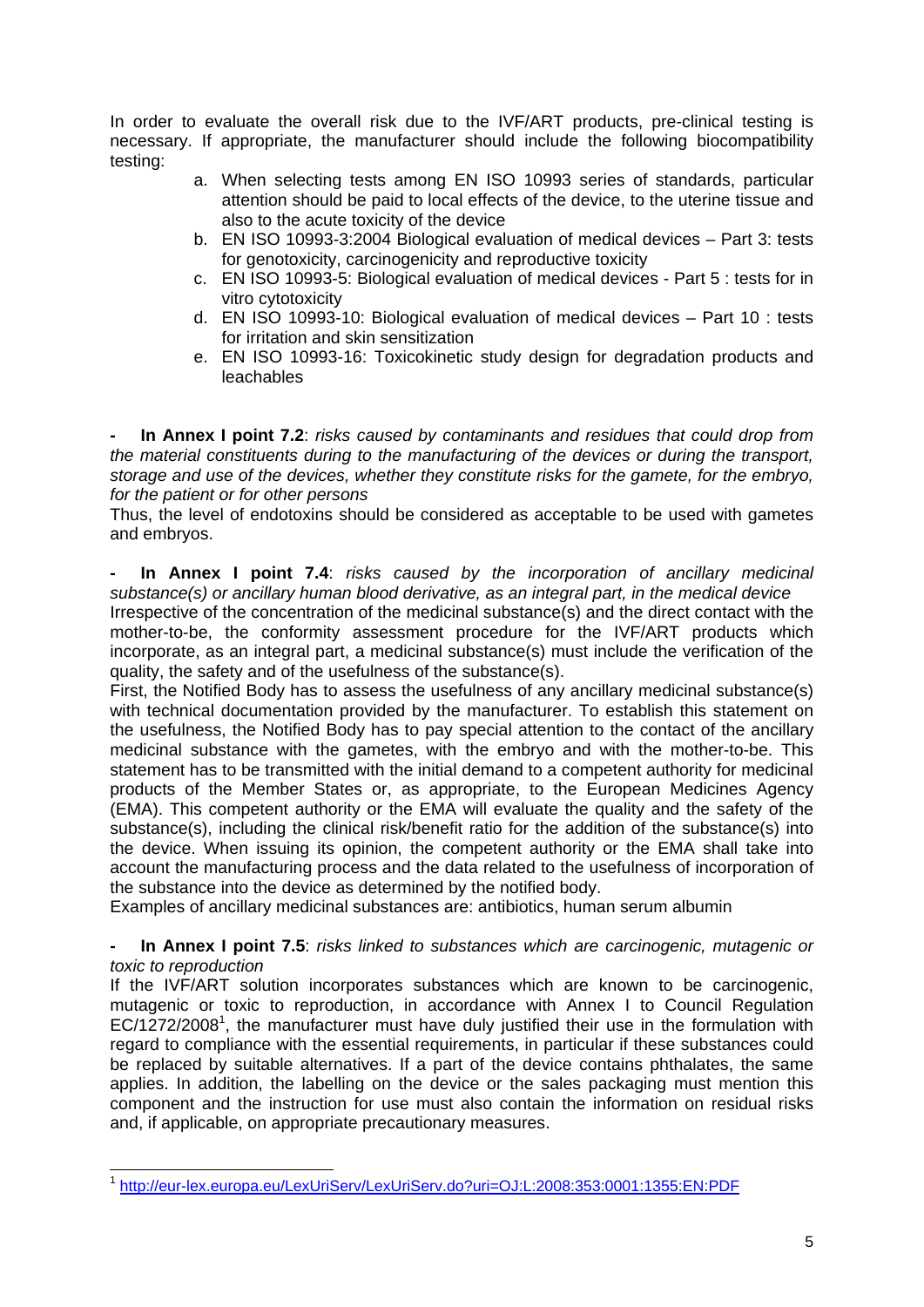**- In Annex I point 7.6**: *risks caused by the unintentional ingress of substances into the device during the manufacturing process* 

The EN ISO 14644 series of standards can be used, where appropriate. In the technical documentation, the manufacturer must include elements on the manufacturing process and, more specifically, on the level of cleanliness of rooms where the manufacture takes place.

**- In Annex I point 8.1**: *risks caused by infection and microbial contamination (bacteria, bacterial spores, mycobacteria, fungi including sporing forms, yeasts, parasites and viruses)* 

The standards EN 556-1 and EN 556-2 define the requirements for medical devices to be designated "STERILE".

For medical devices which could not be terminally-sterilized, EN 13824 can be used. The sterilisation process must have been validated adequately and must have been documented in the technical file.

Considering the invaluable character of the gamete or of the embryo and the risk of their infection, these types of products are usually provided sterile. Where the device is exceptionally not sterile, the level of contamination by micro-organisms still deemed acceptable must be justified in the technical documentation.

 The choice of the environment where the manufacture takes place (clean rooms, if appropriate) must be duly justified in the technical documentation and must correspond to the acceptable level of contamination defined for the device.

Where the device is manufactured utilizing animal tissues or derivatives rendered non-viable, the processing, preservation, testing and handling of tissues, cells and substances of animal origin must be carried out so as to provide optimal safety. This essential requirement is also applicable where materials of animal origin are used in manufacturing processes without being in the final device. In order to eliminate or reduce as far as possible the risk of transmitting transmissible spongiform encephalopathies due to tissues of animal from bovine ovine and of caprine species, as well as of deer, elk, mink and of cats, the conformity assessment procedure shall include the evaluation of their compliance with Directive 2003/32/EC.

Examples are: bovine serum albumin used during the process of production of "synthetic" hyaluronic acid, hyaluronic acid extracted from the cock's comb.

#### **- In Annex I point 9.1 and Annex I point 13.6.c**: *risks caused by the use in combination with others devices*

During an IVF/ART procedure, different kind of devices have to be used on gametes and then on the embryo. The whole combination must be safe and may not impair the specified performance of the devices.

In application of point 13.6.c of Annex I to Directive 93/42/EEC, the manufacturer must describe the characteristics of its product in its instruction for use in order to identify the devices which must be used in combination to obtain a safe combination. In order to reduce the risk of combination error, the manufacturer must precisely indicate the references of the medical devices concerned in the instruction for use. Furthermore, the user shall be informed on known incompatibilities related to a combination with medical device(s) of other manufacturers in the instruction for use.

#### - **In Annex I point 13**: *risks caused by the information supplied by the manufacturer*

Considering that each device must be accompanied by the information needed to use it safely and properly and that the IVF/ART medical devices are usually composed of multiple components, their instruction for use should contain the whole qualitative composition of the device.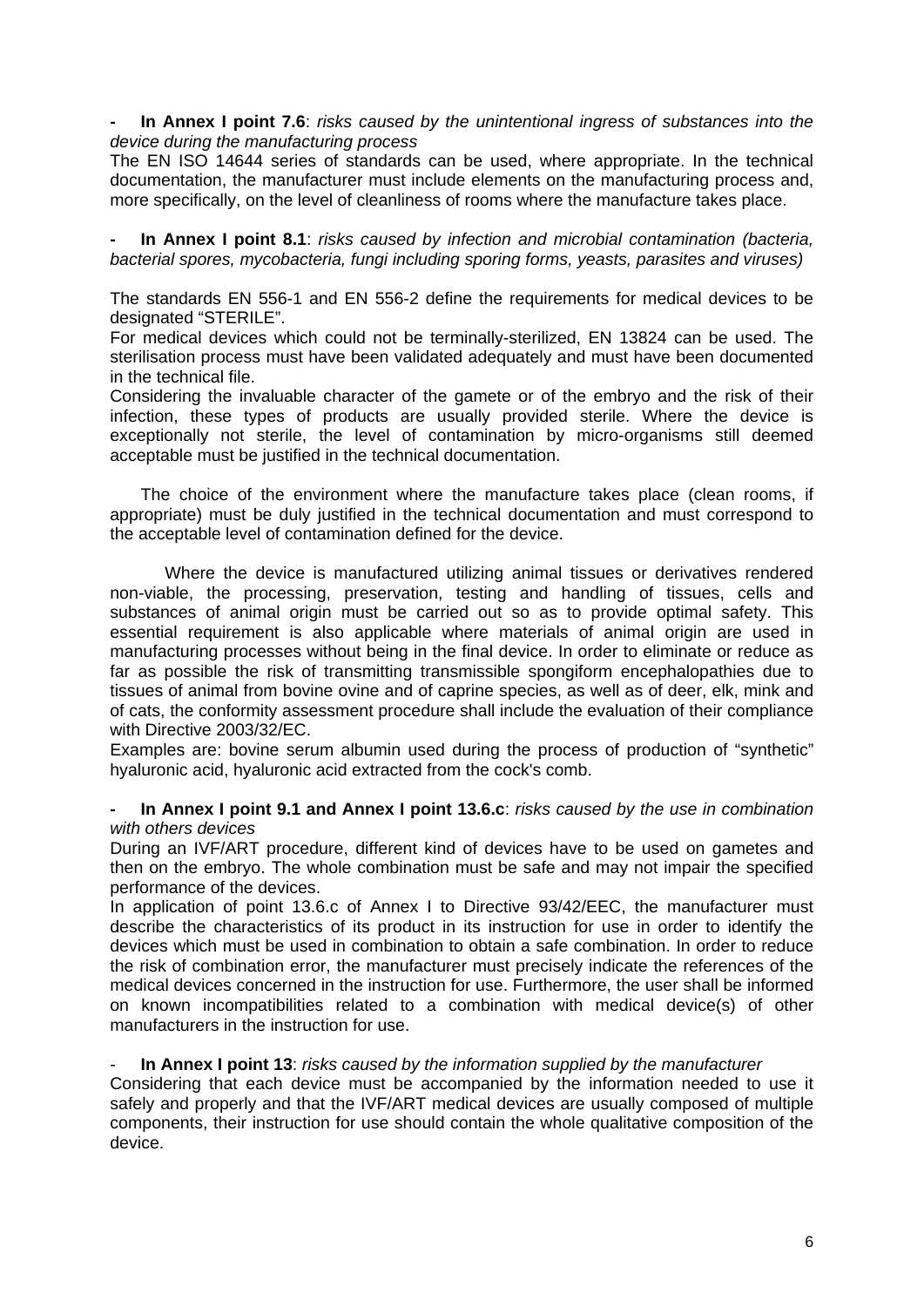# **V. Classification**

The Manual of borderline and classification in the community regulatory framework for medical devices gives some examples of classification for IVF/ART products: "IVF/ART products may be qualified and regulated as medical devices provided that they meet the definition of a medical device as laid out in Directive 93/42/EEC, taking into consideration the principal intended action and intended purpose of the product. The concept of 'used for human beings' is interpreted in the broadest sense. The whole IVF/ART procedure and related products would be seen as (indirectly) *"(…) used for human beings for the purpose of (…) replacement or modification of (…) a physiological process"* by promulgating pregnancy*.* 

Therefore, the definition of medical devices can include IVF/ART products.

Examples of products which could be qualified as medical devices (classification is only indicative and must be assessed on a case by case basis taking into account all product characteristics):

- Devices that act in a physical or mechanical way intended to be used for IVF/ART (such as pipettes or syringes) should be classified according to the rules set out in Annex IX of Directive 93/42/EEC, depending mainly on their intended use;

- Devices, such as washing, separating, sperm immobilizing, cryoprotecting solutions, which are liable to act with close contact on the inner or outer cells during the IVF/ART are likely to be considered as Class IIb medical devices, in particular by analogy of Rule  $3<sup>2</sup>$ .

- Devices manufactured utilizing animal tissues or derivatives rendered non-viable are considered as Class III medical devices according to rule 17;

- Devices incorporating, as an integral part,

(i) a human blood derivative or

(ii) a substance which, if used separately, can be considered to be a medicinal product, as defined in Article 1 of Directive 2001/83/EC, and which is liable to act on the human body with action ancillary to that of the devices,

are considered as Class III medical devices according to rule 13. The assessment of the ancillary nature of the pharmacological, immunological or metabolic action of any medicinal product contained in IVF/ART products should be done on a case by case basis, taking also into account the purpose of the inclusion of this substance into the product. Although case by case analysis should always be performed, media intended for use in the IVF process to support the growth / storage of the embryo may generally be considered to be Class III medical devices.

In case of doubt where taking into account all product characteristics, and provided that the concerned product meets both definitions of a medicinal product and of a medical device, Article 2(2) of Directive 2001/83/EC could apply."

## **VI. Traceability**

Special attention should be paid to traceability since incidents might be disclosed several months or years later, at the baby's birth or even later during its life. The instruction for use must inform the user on the need for traceability and, where appropriate, on the national legal requirements in this field.

 2 These products are considered to present the same level of risk as non-invasive devices intended for modifying the biological or chemical composition of blood, other body liquids or other liquids intended for infusion into the body.